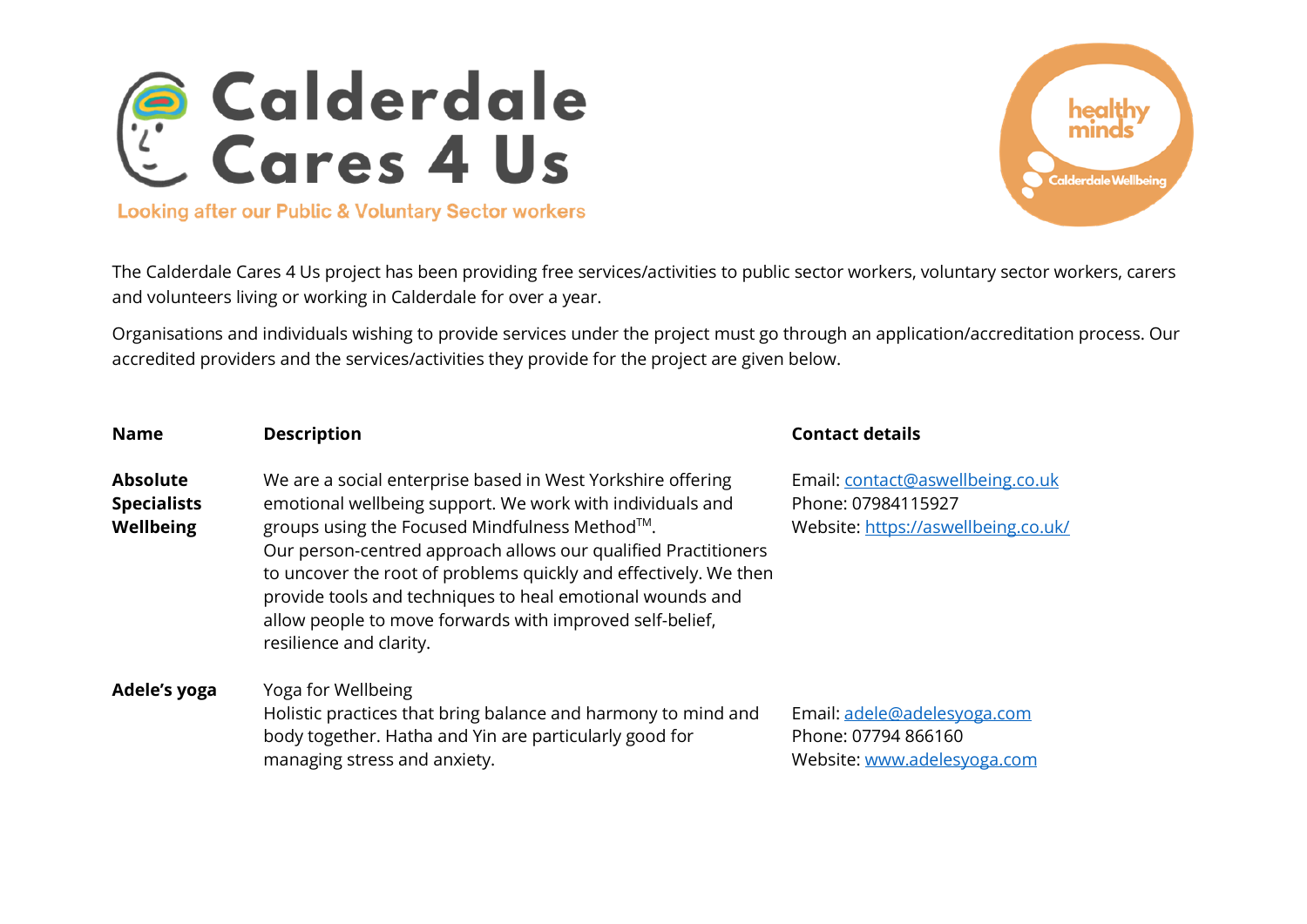| Name                                                      | <b>Description</b>                                                                                                                                                                                                                                                                                                                           | <b>Contact details</b>                                                                   |
|-----------------------------------------------------------|----------------------------------------------------------------------------------------------------------------------------------------------------------------------------------------------------------------------------------------------------------------------------------------------------------------------------------------------|------------------------------------------------------------------------------------------|
| <b>AMB Hypnosis</b><br>and therapy                        | Hypnotherapy to help people overcome personal traumas,<br>anxiety, depression, phobias, stress, stop-smoking, weight-loss<br>and many other things.                                                                                                                                                                                          | Email: hello@ambhypnosis.uk<br>Phone: 07989 589769<br>Website: www.ambhypnosis.uk        |
| <b>Apotholistic</b>                                       | I am a professional Complementary Therapist: a passionate<br>healer with an alternative approach and dedicated to helping<br>my clients move through a wide range of physical, emotional<br>and spiritual transitions in the most efficient and transformative<br>way possible.                                                              | Phone: 07478 515273<br>Website:<br>https://apotholistic.wixsite.com/apotholistic         |
|                                                           | My treatments are specifically tailored to the needs of each<br>client to make sure they receive the approach that works best<br>for them. Including: Massage (Swedish, hot stone, sports and<br>advanced), Aromatherapy (massage or tailored products) and<br>Reflexology.                                                                  |                                                                                          |
| <b>Artworks, The</b><br>Everybody<br><b>School of Art</b> | Artworks, the Everybody School of Art, champions the value of<br>art and creativity in everyday life. We run a wide range of artist<br>led learning, training and engagement programmes on-site,<br>online and in the community.<br>Through all our work we promote and encourage the value of<br>artistic practice and creative production. | Email: info@theartworks.org.uk<br>Phone: 01422 346900<br>Website: www.theartworks.org.uk |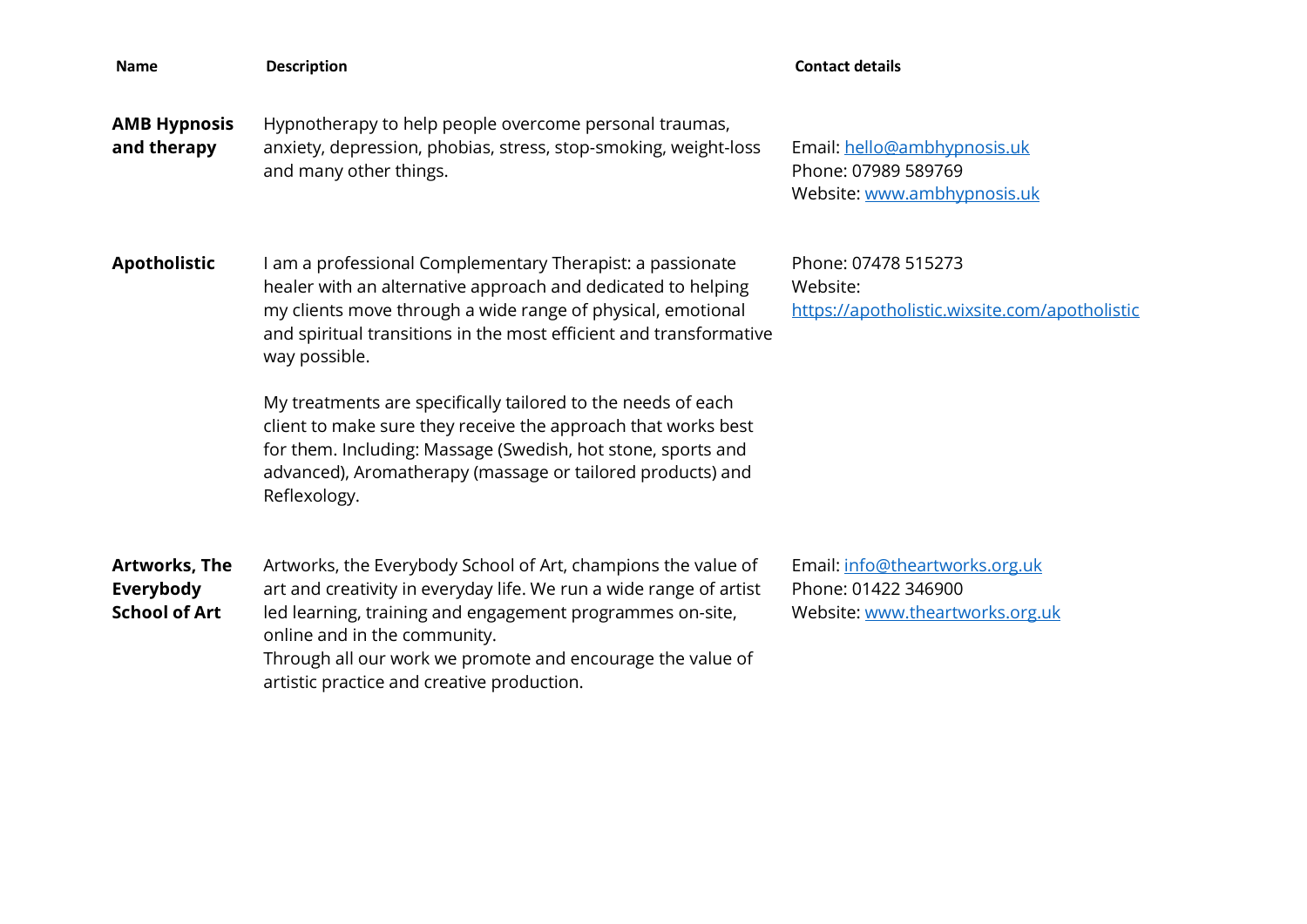| <b>Name</b>                                           | <b>Description</b>                                                                                                                                                                                                                                                                                                                        | <b>Contact details</b>                                                                                                                |
|-------------------------------------------------------|-------------------------------------------------------------------------------------------------------------------------------------------------------------------------------------------------------------------------------------------------------------------------------------------------------------------------------------------|---------------------------------------------------------------------------------------------------------------------------------------|
| <b>Carla Daly</b>                                     | Yoga classes designed to help build mind\body connection,<br>increase awareness in the present moment and to regulate the<br>nervous system.                                                                                                                                                                                              | Email: carlaedaly@icloud.com<br>Phone: 07515369072<br>Website:<br>https://www.calderdaleyoga.co.uk/teachers/carla-<br>daly            |
| Carrie<br><b>McKenzie</b>                             | I offer art workshops for all skill levels, including complete<br>beginners. I will demonstrate and guide you through the<br>creation of a complete painting from start to finish.                                                                                                                                                        | Email: carriemckenzie@hotmail.co.uk<br>Phone: 07854677767<br>Website: www.carriemckenzieart.co.uk                                     |
| <b>Charlotte</b><br>Redfearn<br>Redfearn<br>Therapies | 'At Redfearn Therapies & Development we offer a range of<br>different wellbeing therapies, all geared towards helping you<br>shine. From powering you to move forwards from 'stuckness',<br>releasing trapped emotional blockages and freeing you from<br>unhelpful programming that is holding you back from living.                     | Email: crhypnotherapy@outlook.com<br>Phone: 07966 230965<br>Website:<br>https://www.facebook.com/redfearntherapiesand<br>development/ |
|                                                       | Sessions offered: Hypnotherapy, Emotional Freedom Technique<br>(tapping), Reiki, Parashiel Balm Healing, Access Bars Healing,<br>Access Conscious Energetic Facelift, Personal or Professional<br>Development, Peer Support and Supervision.'                                                                                             |                                                                                                                                       |
| Christina<br><b>McArthur</b>                          | I provide gentle to moderate yoga classes for beginners, and<br>people who wish to restart their practice. The classes are<br>appropriate for those with minor health issues such as bad<br>backs, weight management problems, mobility issues stress and<br>anxiety and those who wish to improve their general health and<br>wellbeing. | Email: Chrisyoga60@gmail.com<br>Phone: 07503035588<br>Website:<br>https://www.calderdaleyoga.co.uk/teachers/christi<br>na-mcarthur    |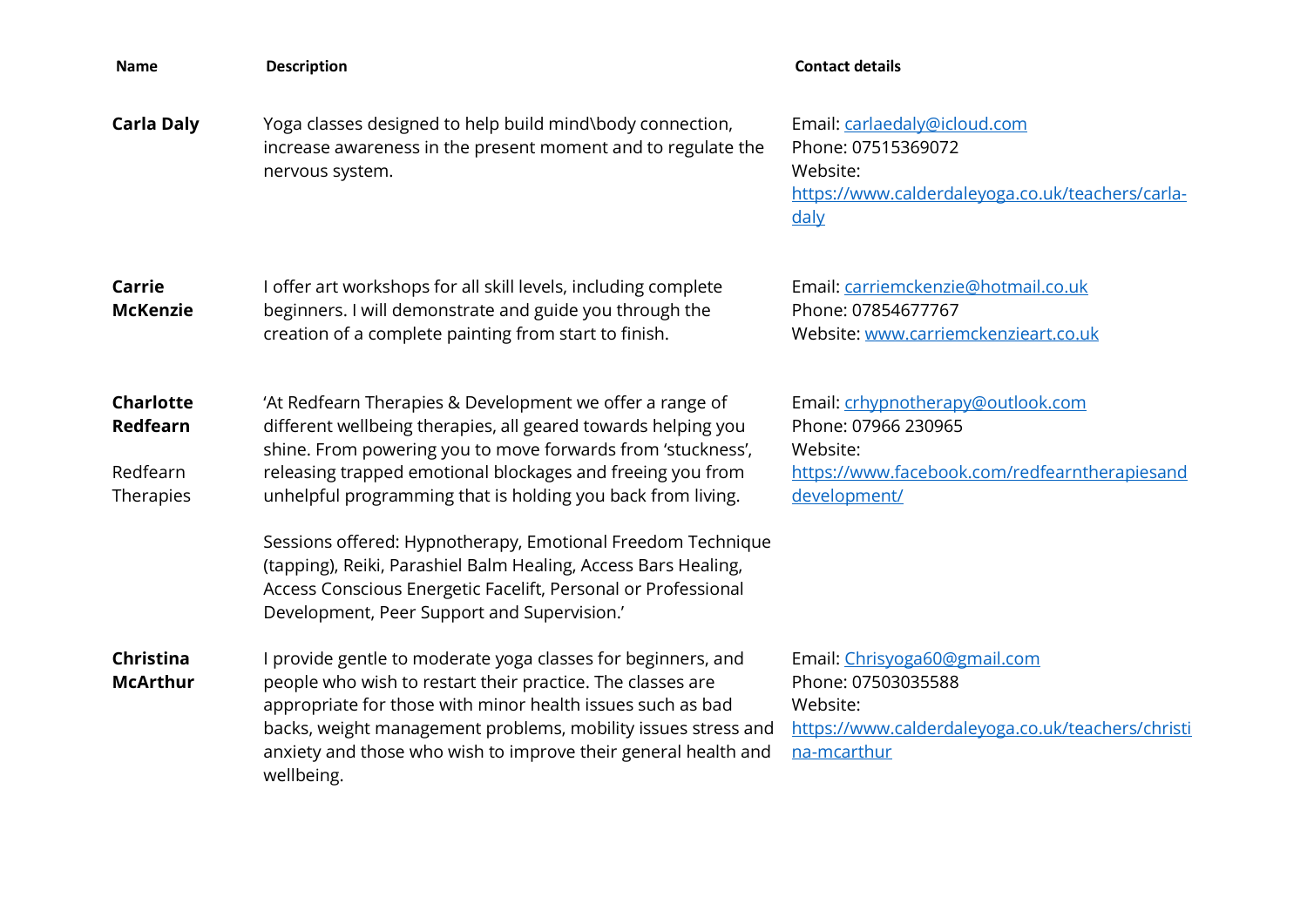| <b>Name</b>                           | <b>Description</b>                                                                                                                                                                                          | <b>Contact details</b>                                                                                                      |
|---------------------------------------|-------------------------------------------------------------------------------------------------------------------------------------------------------------------------------------------------------------|-----------------------------------------------------------------------------------------------------------------------------|
| <b>Clare Donegan</b>                  | To reconnect people to Nature, in<br>order to re-establish balance, health and wellbeing in their<br>personal and professional lives. To also inspire care for our<br>planet -valuing our national heritage | Email: hello@claredonegan.com<br>Phone: 07949 052 782<br>Website: http://www.claredonegan.com/                              |
| <b>Curious Motion</b>                 | Curious Motion exists to promote<br>wellbeing and address inequalities through accessible dance<br>and<br>creative experiences that focus on health, happiness, and<br>belonging.                           | Email: hello@curiousmotion.org.uk<br>Website: https://www.curiousmotion.org.uk/                                             |
| <b>Equinox Deep</b><br><b>Healing</b> | Holistic health and wellbeing.                                                                                                                                                                              | Phone: 07827 922083<br>Website: https://www.facebook.com/Equinox-<br>Deep-Healing-103954008452404/                          |
| Hypnotherapy<br>from within           | To help and empower you to change your life for the better!                                                                                                                                                 | Email: joanne@hypnotherapyfromwithin.co.uk<br>Phone: 07726 123 918<br>Website:<br>https://www.hypnotherapyfromwithin.co.uk/ |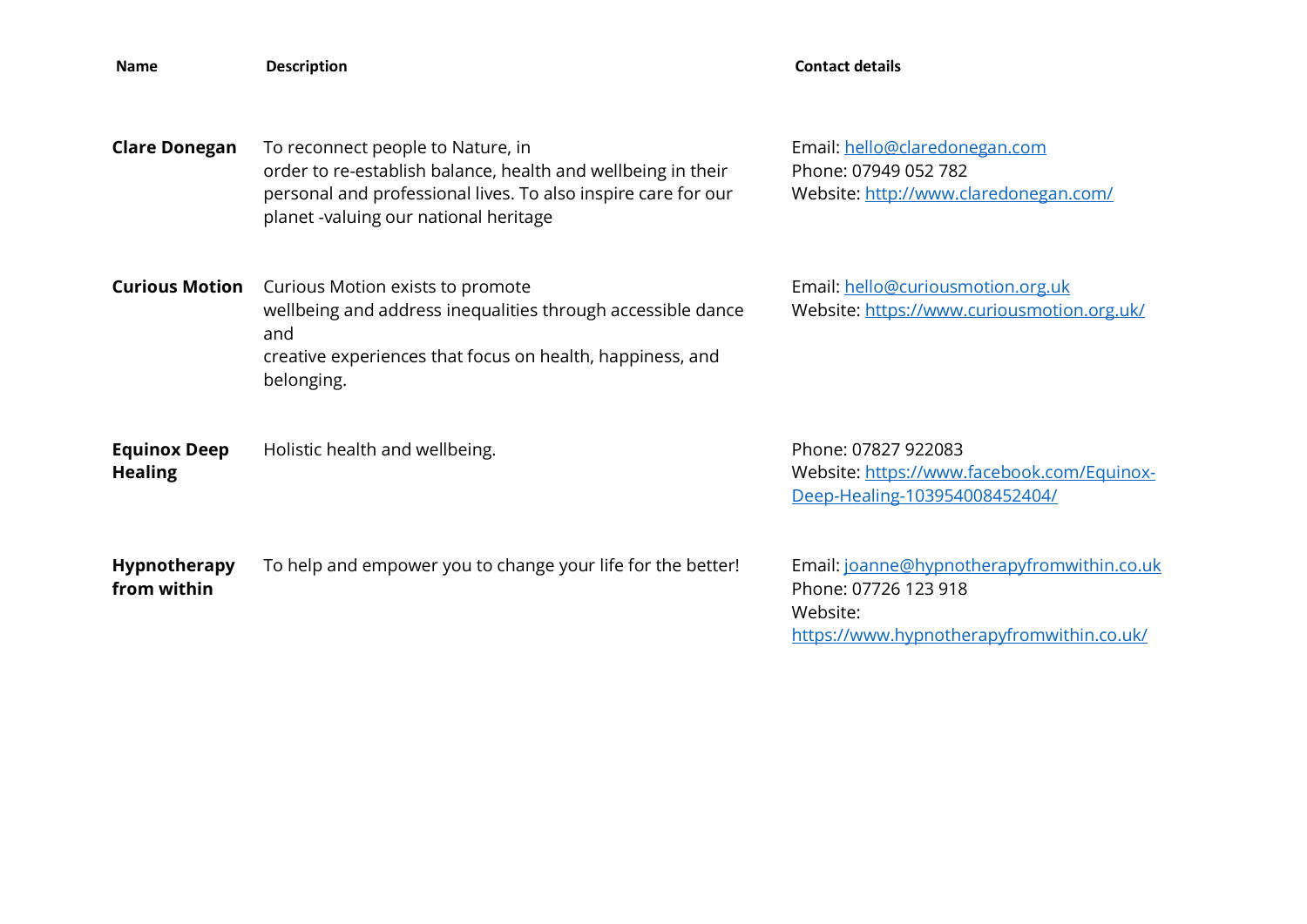| <b>Name</b>                                             | <b>Description</b>                                                                                                                                                                                                                                                                                                                                                                                                                                                        | <b>Contact details</b>                                                                                                  |
|---------------------------------------------------------|---------------------------------------------------------------------------------------------------------------------------------------------------------------------------------------------------------------------------------------------------------------------------------------------------------------------------------------------------------------------------------------------------------------------------------------------------------------------------|-------------------------------------------------------------------------------------------------------------------------|
| <b>Laura Dolan</b><br><b>Counselling</b>                | am an empathic, non-judgemental counsellor using integrative<br>techniques to help you through your issues in order to lead a<br>happier, more fulfilling life. I am predominately person-centred<br>in the way that I let you lead the session whilst using techniques<br>as needed to help you move forward in your life. I believe that<br>every person and issue should be treated on an individual basis,<br>and so will I use the therapy techniques that suit you. | Email: lauradolancounselling@outlook.com<br>Phone: 07810776681<br>Website: https://www.lauradolancounselling.com/       |
| <b>Lee's Not So</b><br><b>Wild Yoga</b>                 | To teach yoga, specifically Restorative yoga to promote and<br>enhance individual well-being for all.                                                                                                                                                                                                                                                                                                                                                                     | Email: leewild7@gmail.com<br>Phone: 07900 154 656<br>Website:<br>https://www.calderdaleyoga.co.uk/teachers/lee-<br>wild |
| <b>Live Wild</b>                                        | At Live Wild our intention is to foster and<br>facilitate connection: connection to ourselves, connection to<br>others, connection to the natural world. These values guide and<br>inform all our work.                                                                                                                                                                                                                                                                   | Email: info@livewild.org.uk<br>Website: https://www.livewild.org.uk/                                                    |
| <b>Louise Brown</b><br>at the Soul<br><b>Collective</b> | For care and support with trauma and<br>anxiety related conditions. Promotion of well-being, triggering<br>the relaxation response and inducing calm.                                                                                                                                                                                                                                                                                                                     | Email: INFO@YOURSOULCOLLECTIVE.CO.UK<br>Phone: 07796524719<br>Website: https://www.yoursoulcollective.co.uk/            |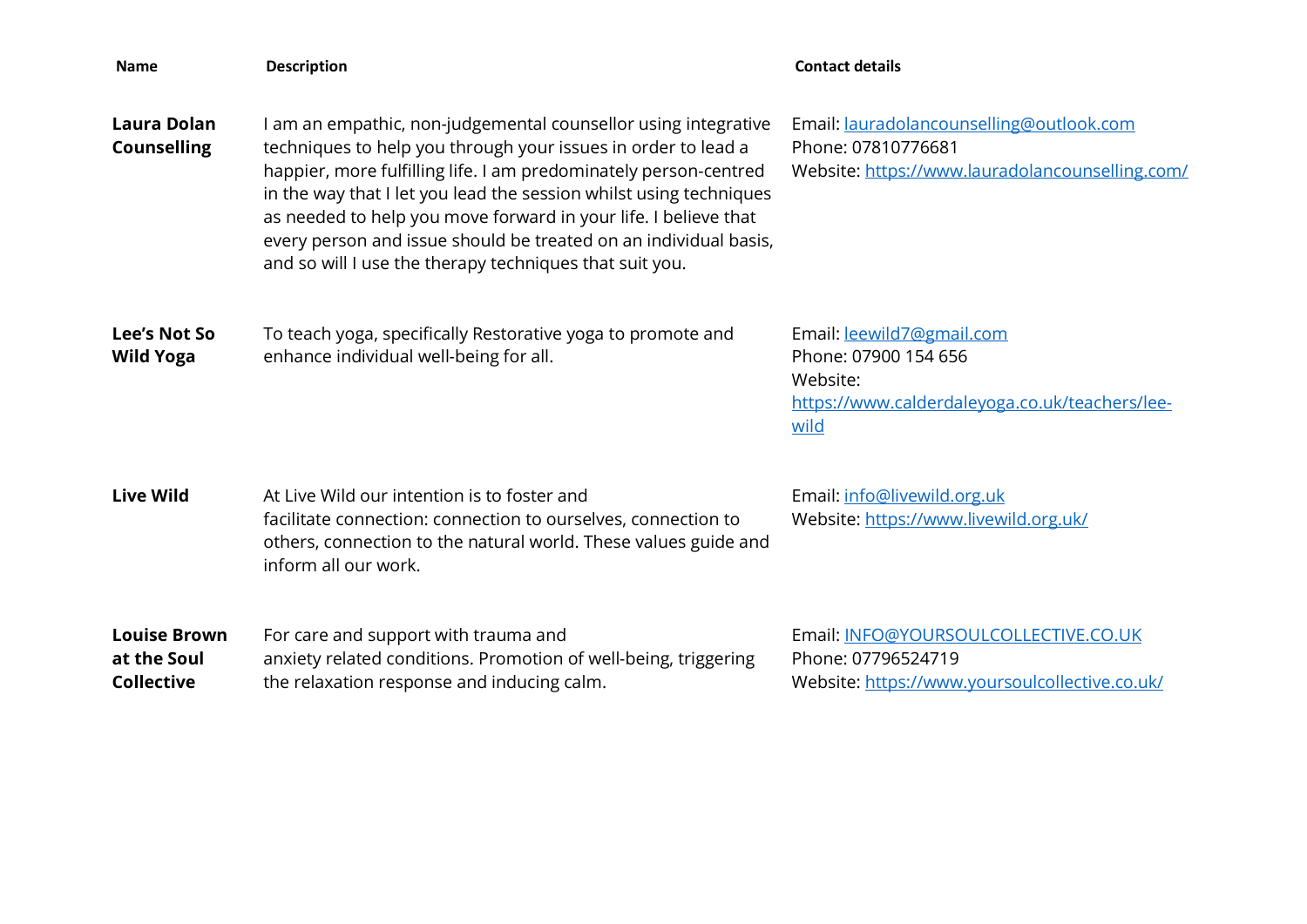| <b>Name</b>                                                                                                                                      | <b>Description</b>                                                                                                                                                                                                                                                                                                                                                                                                                                                                                                                                                                                                                                                                                           | <b>Contact details</b>                                                                                           |
|--------------------------------------------------------------------------------------------------------------------------------------------------|--------------------------------------------------------------------------------------------------------------------------------------------------------------------------------------------------------------------------------------------------------------------------------------------------------------------------------------------------------------------------------------------------------------------------------------------------------------------------------------------------------------------------------------------------------------------------------------------------------------------------------------------------------------------------------------------------------------|------------------------------------------------------------------------------------------------------------------|
| <b>Northern</b><br>Alchemy<br><b>Therapies</b>                                                                                                   | Complementary & holistic crystal sound therapy (121) and small<br>group sound baths with yoga nidra (max 4 people at 2m apart).<br>The benefits include deep relaxation, stress reduction, physical<br>tension release and improved sleep. If you cannot make the<br>time slot provided (applies to 121 only), please feel free to book<br>it and get in touch. We will find an alternative time to suit you<br>around your work schedule.                                                                                                                                                                                                                                                                   | Email: natalieseager@icloud.com<br>Phone: 07929889062<br>Website:<br>https://www.northernalchemytherapies.co.uk/ |
| <b>Olwen Edwards</b><br>Alexander<br>Technique<br>Teacher since<br>2002.<br>Alexander<br>Technique<br><b>Teacher FHT</b><br>Registered<br>Member | Here are the practical benefits over 60 frontline workers stated<br>they gained, allowing them to manage their daily lives better.<br>This took just 5 or 6 x 1 to 1, in person, 'hands-on', sessions with<br>me: Increased wellbeing and mental health, reduced/ an end to<br>back, neck, shoulder, knee pain, increased, easier movement<br>and mobility, improved posture, stronger backs, less anxiety,<br>stress, able to cope better, improved self esteem, mood,<br>happier, an end to road rage, calmer, better sleep and<br>confidence, an understanding of how to come back to balance<br>physically, mentally, emotionally, much better able to support<br>themselves and become a better runner. | Email: olwen.edwards@onesmallkey.com<br>Phone: 07759 804169<br>Website: www.EndBackPain.Today                    |
| CC4Us provider,<br>September 2021<br>to May 2022                                                                                                 | They'll tell you in their participant feedback in short video,<br>audio, written posts on my Linked In profile between November<br>and May 2022. https://uk.linkedin.com/in/olwenedwards.<br>Read what the NHS Choices website says about The Alexander<br>Technique including what it is.<br>https://www.nhs.uk/conditions/alexander-technique                                                                                                                                                                                                                                                                                                                                                              |                                                                                                                  |

The summary of the NHS Clinical trial results on using the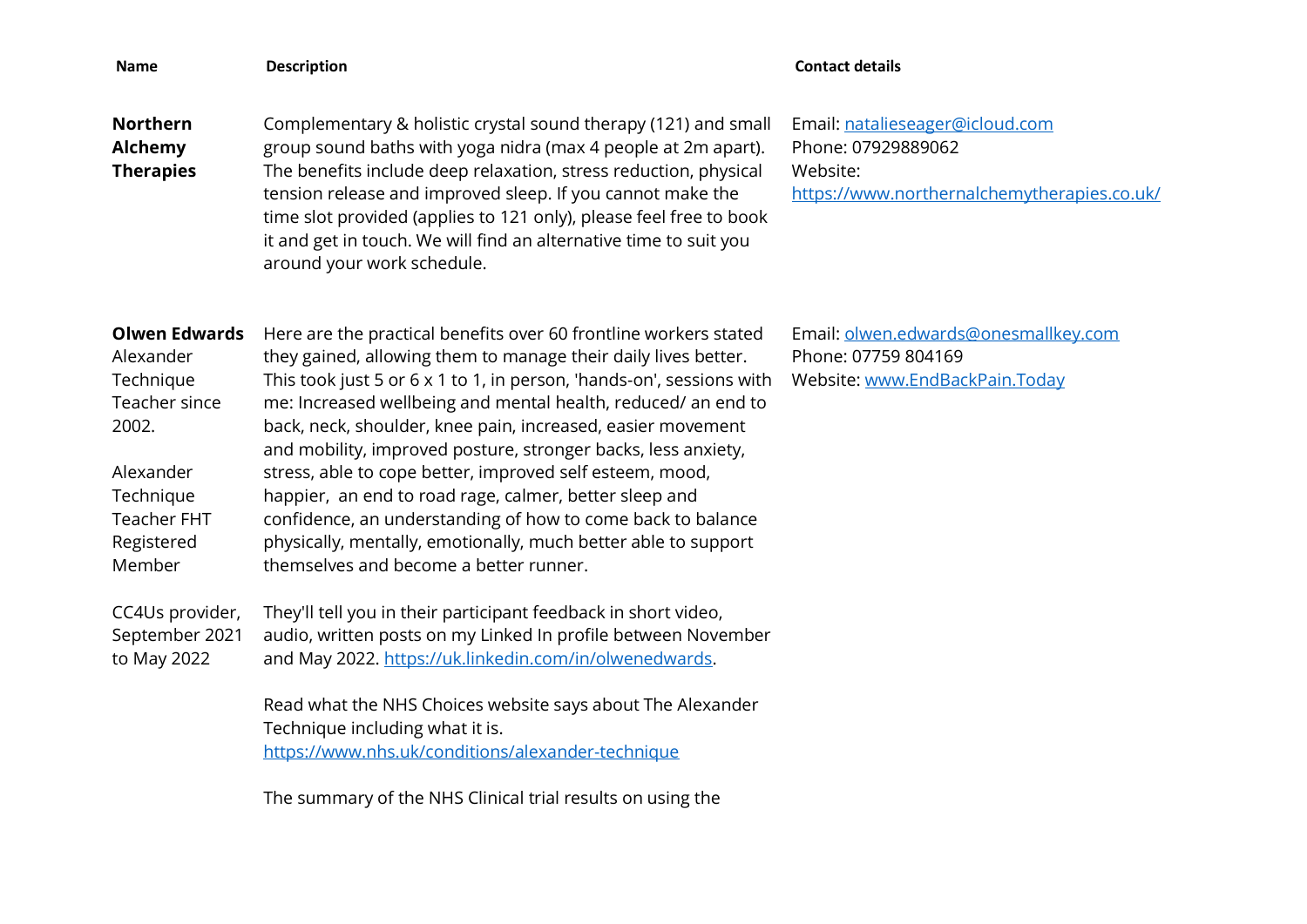| <b>Name</b>                                   | <b>Description</b>                                                                                                                                                                                                                           | <b>Contact details</b>                                                                                                      |
|-----------------------------------------------|----------------------------------------------------------------------------------------------------------------------------------------------------------------------------------------------------------------------------------------------|-----------------------------------------------------------------------------------------------------------------------------|
|                                               | Alexander Technique for low back pain are published in the<br>British Medical Journal.<br>https://www.bmj.com/content/337/bmj.a884.<br>The Trial's Conclusion? "One to one lessons in the Alexander                                          |                                                                                                                             |
|                                               | technique from registered teachers have long term benefits for<br>patients with chronic back pain.'                                                                                                                                          |                                                                                                                             |
|                                               | My appointments include evenings and weekends. Clients<br>remain fully clothed in these gentle practical sessions                                                                                                                            |                                                                                                                             |
| <b>Pleiades Life</b><br><b>Coaching</b>       | Tailored one to one holistic life coaching including spiritual life<br>coaching.                                                                                                                                                             | Email: perveenh@outlook.com<br>Phone: 07776107362<br>Website:<br>https://www.associationforcoaching.com/member<br>/Pleiades |
| <b>Plus Health</b><br><b>Company</b>          | High quality musculoskeletal physiotherapy assessment and<br>treatment sessions, delivered by experienced clinicians which<br>would help clients overcome/manage pain and discomforts and<br>help them get back to the activities they love. | Email: hello@plushealthcompany.co.uk<br>Phone: 07824380358 / 01422 345088<br>Website: https://plushealthcompany.co.uk/      |
| <b>Putting the</b><br>well back into<br>being | To educate and empower clients to<br>understand stress and regain control of their anxiety.                                                                                                                                                  | Email: puttingthewellbackintobeing@gmail.com                                                                                |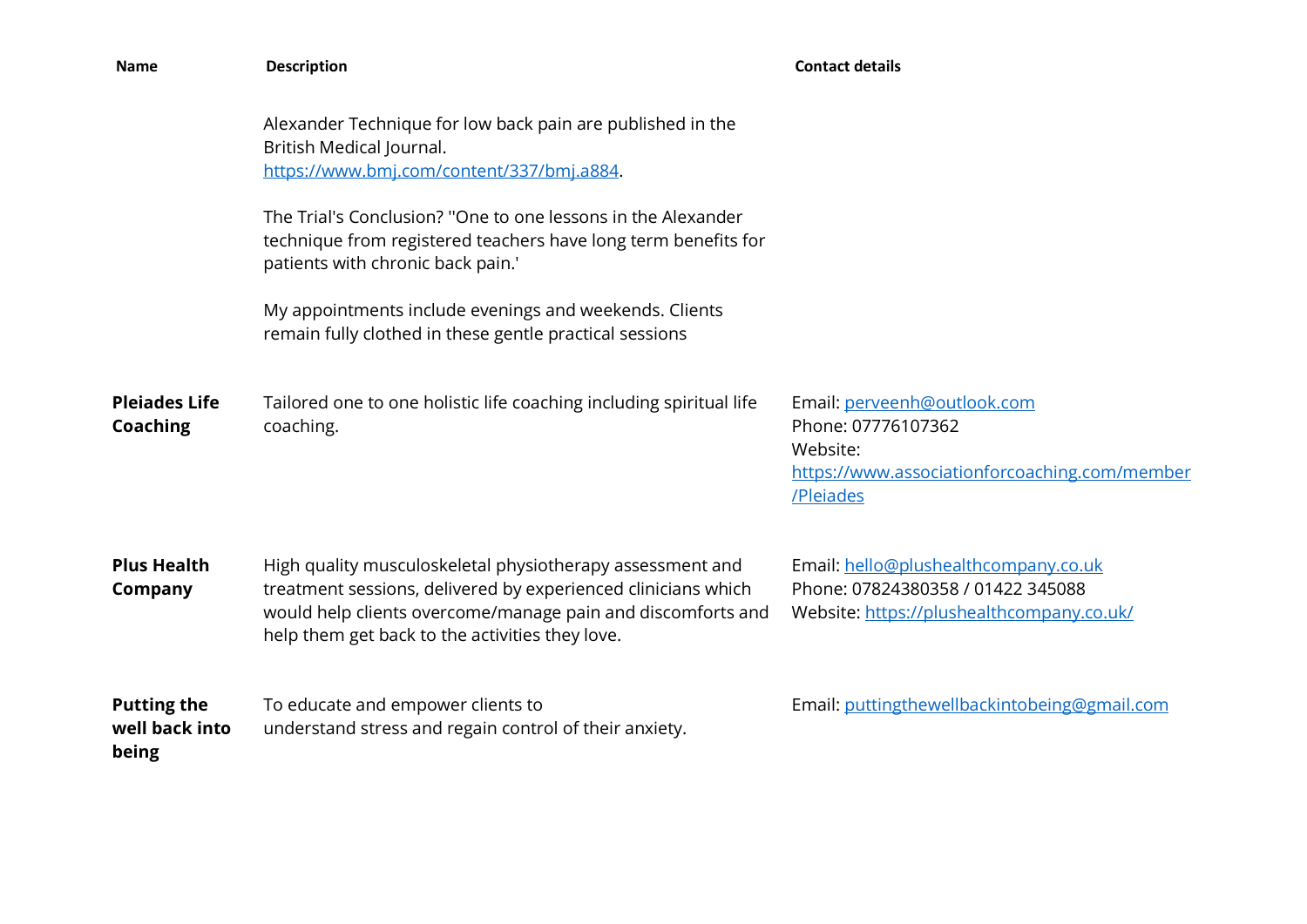| <b>Name</b>                         | <b>Description</b>                                                                                                                                                                                                                                                                   | <b>Contact details</b>                                                                                                         |
|-------------------------------------|--------------------------------------------------------------------------------------------------------------------------------------------------------------------------------------------------------------------------------------------------------------------------------------|--------------------------------------------------------------------------------------------------------------------------------|
| <b>Rachel Connor</b>                | To facilitate creative workshops in a range of sectors, including<br>community education, promoting wellbeing and confidence in<br>communication skills - and to deliver consultancy, coaching and<br>mentoring to writers and other creatives.                                      | Email: rachel@rachelconnorwriter.com<br>Website: www.rachelconnorwriter.com                                                    |
| Sarah<br><b>Fanthorpe</b>           | Freelance provider of Health and Wellbeing packages including<br>coaching, mentoring, massage therapies, cancer touch therapy,<br>holistic therapies and postural assessments.                                                                                                       | Phone: 07584709310                                                                                                             |
| <b>Sarah Moore</b>                  | Offering caring, solution-focussed support for anyone<br>experiencing challenges in their lives, using a range of therapies<br>including Hypnotherapy, Bach Flower Remedies, and calming<br>Reiki.                                                                                   | Email: sarah@sarahmoorewellbeing.co.uk<br>Phone: 07871852760<br>Website: https://www.sarahmoorewellbeing.co.uk/                |
| <b>Serenity</b><br><b>Wellbeing</b> | I work with plants and people to improve an individual's<br>physical and psychological health. Using gardening tasks and<br>the garden itself, we build a set of activities for each gardener to<br>improve their health needs and to work on certain goals they<br>want to achieve. | Email:<br>louiseiredale@serenitywellbeinggardens.com<br>Phone: 07939176313<br>Website: https://serenitywellbeinggardens.co.uk/ |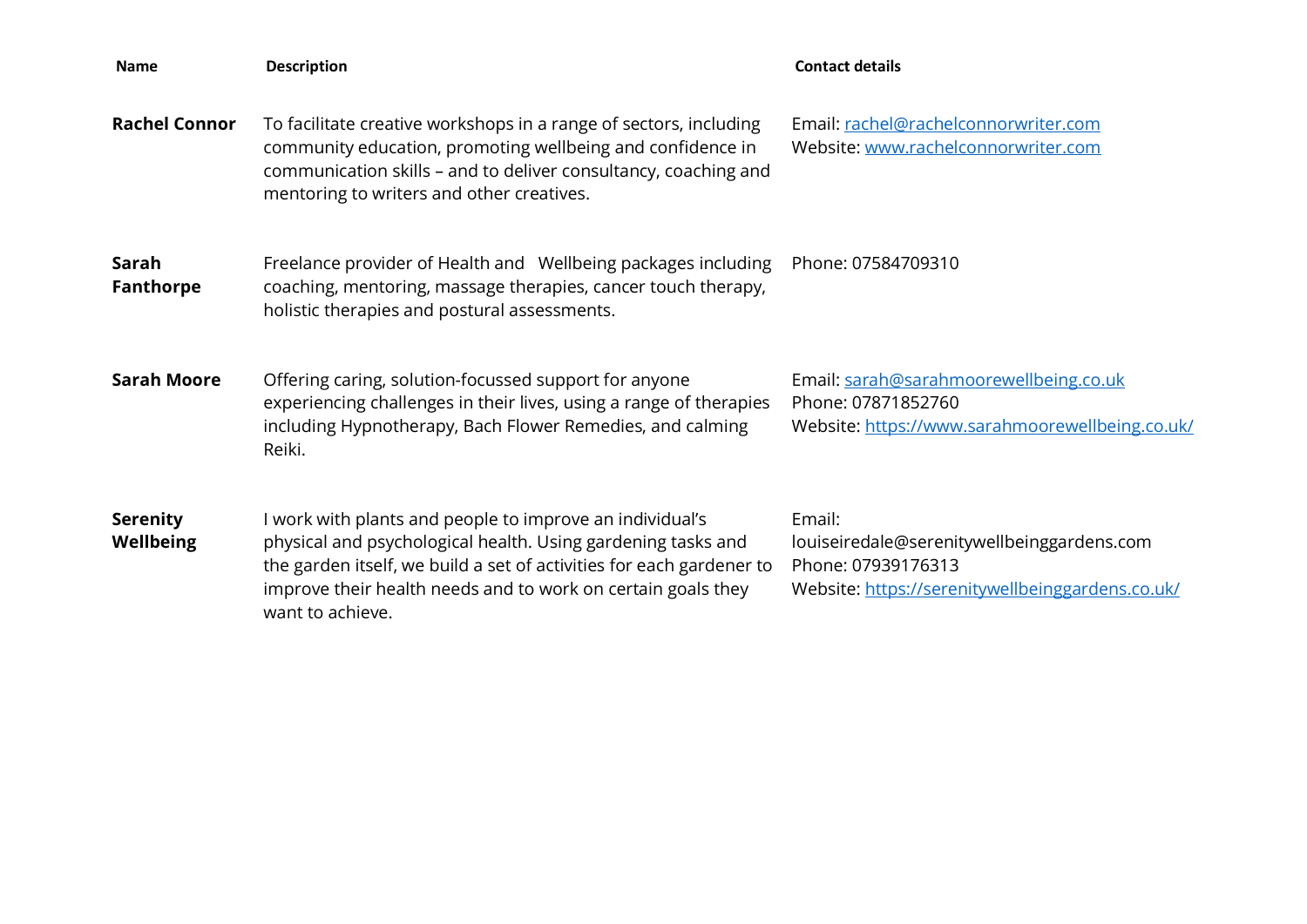| <b>Name</b>                                                             | <b>Description</b>                                                                                                                                                                                                                                                                                                                                                                                                                                                                                                                                                                                                                                                                                                                                                                  | <b>Contact details</b>                                         |
|-------------------------------------------------------------------------|-------------------------------------------------------------------------------------------------------------------------------------------------------------------------------------------------------------------------------------------------------------------------------------------------------------------------------------------------------------------------------------------------------------------------------------------------------------------------------------------------------------------------------------------------------------------------------------------------------------------------------------------------------------------------------------------------------------------------------------------------------------------------------------|----------------------------------------------------------------|
| <b>Shiatsu Lou</b>                                                      | I practice Shiatsu, a holistic bodywork therapy from Japan.                                                                                                                                                                                                                                                                                                                                                                                                                                                                                                                                                                                                                                                                                                                         | Email: Ime.carey@googlemail.com<br>Phone: 07845433996          |
| Louisa Carey -<br>Shiatsu<br>Practitioner<br>Treatments in<br>Ripponden | Shiatsu can help you to:<br>• relax and de-stress<br>relieve pain and tension<br>$\bullet$<br>increase energy and vitality<br>$\bullet$<br>sleep better<br>$\bullet$<br>improve your mood<br>$\bullet$<br>It uses a mix of pressure, stretches and movements to help<br>rebalance your body. Each session is tailored for your individual<br>needs. The Shiatsu treatment is given through your clothes on a<br>comfortable mat on the floor. My usual fee for a treatment is<br>£45. However, for CC4Us-eligible clients I am offering a<br>discounted price of £30 a treatment for up to 6 treatments!<br>Contact me to book. You do not need to have already been for a<br>CC4Us Shiatsu treatment with me to qualify for this offer. Just<br>quote 'CC4Us' when you contact me. | Website: www.shiatsulou.com                                    |
| <b>The</b><br>Hypnotherapy<br><b>Hut</b>                                | To enable clients to overcome anxiety or stress related<br>symptoms using Solution Focused Hypnotherapy to create the<br>change they seek.                                                                                                                                                                                                                                                                                                                                                                                                                                                                                                                                                                                                                                          | Phone: 07486397572<br>Website: https://thehypnotherapyhut.com/ |
| <b>The Wellness</b><br><b>Hub Hx</b>                                    | Offering a wide range of wellness therapies tailored to the<br>individual including Swedish massage, prenatal massage and<br>Indian head massage.                                                                                                                                                                                                                                                                                                                                                                                                                                                                                                                                                                                                                                   | Email: razwanasuleman@yahoo.co.uk<br>Phone: 07989323149        |